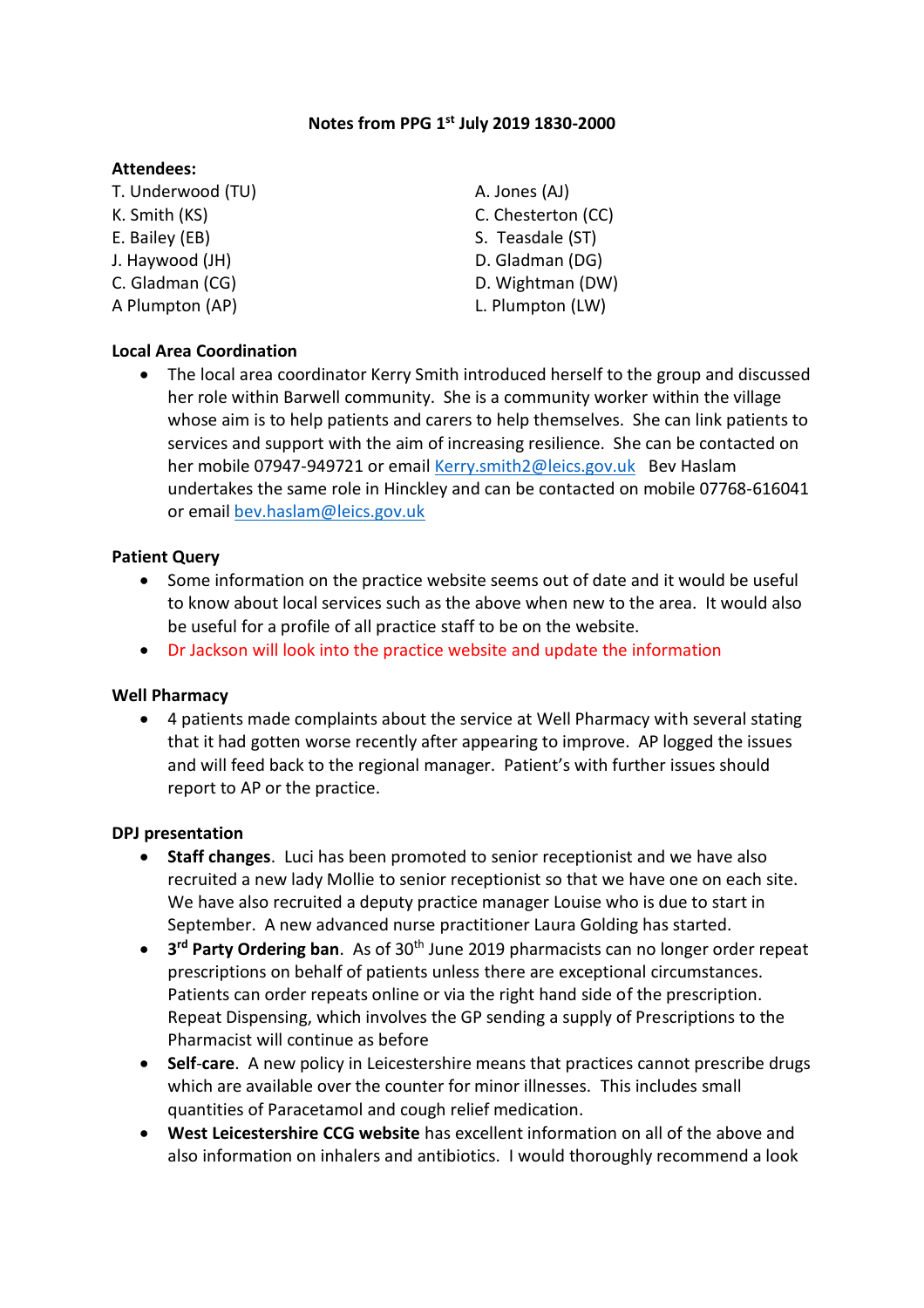via this link [https://www.westleicestershireccg.nhs.uk/your-health-and](https://www.westleicestershireccg.nhs.uk/your-health-and-services/you-and-your-medicine)[services/you-and-your-medicine](https://www.westleicestershireccg.nhs.uk/your-health-and-services/you-and-your-medicine)

# **GP follow up appointments:**

- Patients are unhappy when asked by the GP to book an appointment in 1-2 weeks but then when asking at reception nothing is available.
- Dr Jackson to ask GPs to book their patients own follow ups. Patients should ask their GP to do this before leaving the consulting room

## **Reason for appointments:**

- Dr Jackson explained the reasons that receptionist ask patients for information on why they are attending the surgery.
- This is to ensure that patients are booked in with the correct clinician. As more clinical staff join the surgery (Advanced nurse practitioners, pharmacists etc) it is important that patients are directed to the correct person to avoid wasted appointments. Receptionists must keep absolute confidentiality and are trained to ensure patients get to the right clinician.

## **Confidential conversations:**

- Patients made a complaint about lack of confidentiality at Well Pharmacy after overhearing a patient conversation with the pharmacist. AP will take this up with other feedback to "Well".
- Patients also asked whether radio music could be considered especially at Barwell where conversations are too easily overheard in reception.
- Patients would also like LCD information screens in reception relaying important messages like in other surgeries.
- Dr Jackson mentioned that there is a high cost associated with these requests and with plans for a new surgery imminent a decision will hopefully be made in the next 3 months. He also mentioned that other surgeries PPGs have raised money for equipment.

#### **Befriending:**

 The befriending service has been recognised by Hinckley and Borough Council as part of their "Making a Difference" award scheme. They received a "Highly Commended Medal". We now have 10 volunteers all befriending 1-2 patients. They have also set up an armchair exercise group at Meadow Rd sheltered housing. More volunteers are being sort. Please contact AP or Kerry Smith if interested.

#### **Carers group:**

 The carers group, organised by TU, has also been recognised for its valuable contribution to the community and has received a "Highly Commended Medal" for its work in the area. This group provide support for carers in evening meetings at the Community House in Barwell, closed Facebook group and linking to other support. Please let the practice know if someone is dependent upon you for care so that you can be registered as a carer.